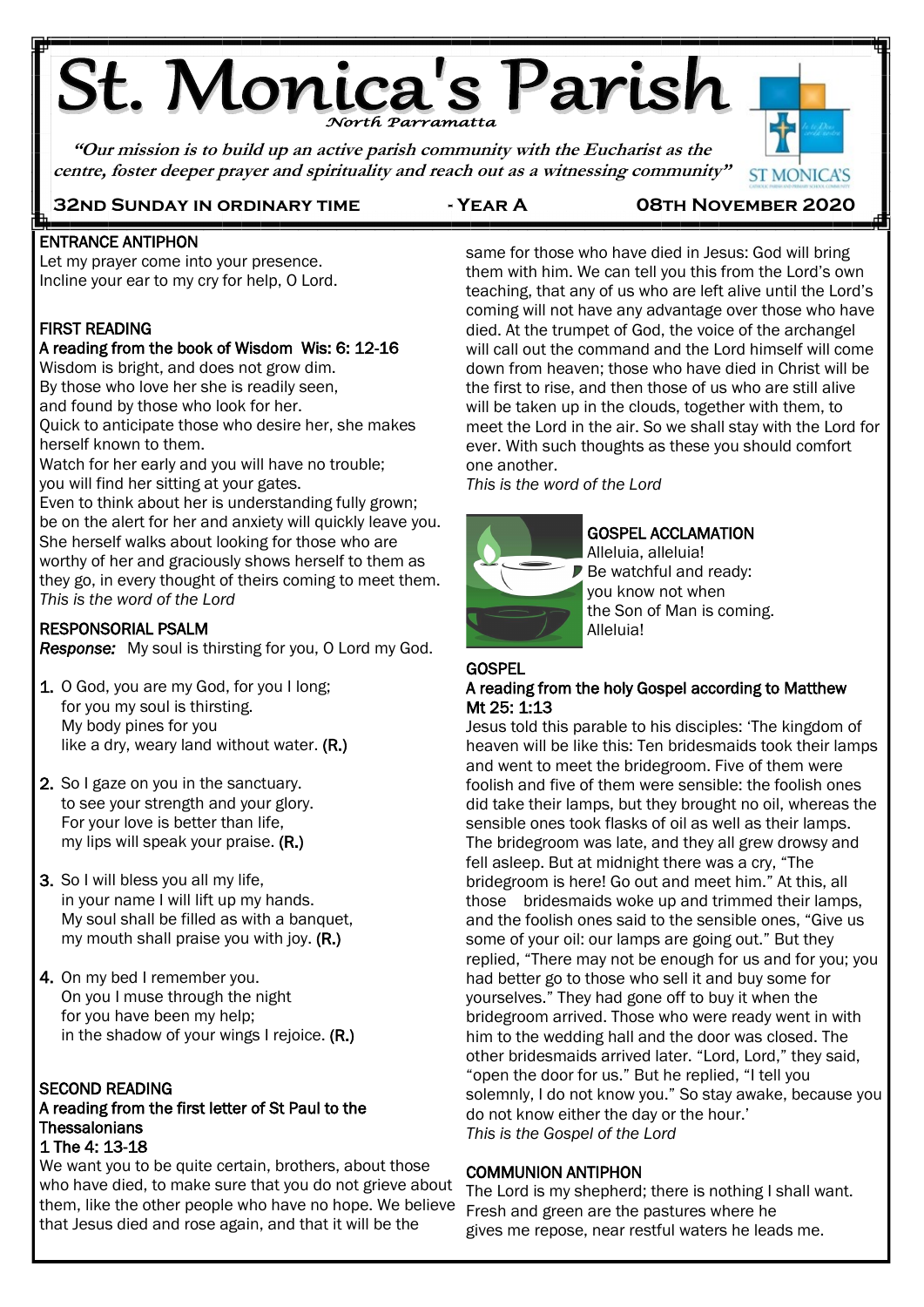## *St. Monica's Catholic Parish*

**Cnr Church Street and North Rocks Road, North Parramatta**

| <b>SUNDAY MASSES:</b>                                    | Saturday Vigil - 5pm; Sunday - 9am, 11.30am (Cantonese/Chinese Mass) and 6pm              |                                                                  |  |
|----------------------------------------------------------|-------------------------------------------------------------------------------------------|------------------------------------------------------------------|--|
| <b>WEEKDAY MASSES:</b>                                   | Tuesday-Friday - 9.15am                                                                   |                                                                  |  |
| <b>EXPOSITION:</b>                                       | Every Friday following 9.15am Mass until 10.45am,                                         |                                                                  |  |
| <b>RECONCILIATION:</b>                                   | Friday 10-10.30 am Saturday - 4-4.40pm or on request                                      |                                                                  |  |
| <b>MARRIAGES:</b>                                        | Please contact the Parish Priest at least 12 months prior                                 |                                                                  |  |
| <b>BAPTISMS:</b>                                         | Please contact the Parish Office for appointment with the Parish Priest. Phone: 9630-1951 |                                                                  |  |
| ANOINTING OF THE SICK/<br>EUCHARIST AT HOME              | Please contact the Parish Office or Fr Ephraim Lam Phone: 9630-1951                       |                                                                  |  |
| <b>PARISH ADMINISTRATOR/</b><br><b>CHINESE CHAPLAIN:</b> | Fr. Ephraim Lam Phone: 9630 -1951                                                         | Email: shingmanlam@gmail.com                                     |  |
| <b>POSTAL ADDRESS:</b>                                   | 8 Daking Street, North Parramatta, 2151                                                   | Website: http://www.stmonicanp.org.au                            |  |
| <b>OFFICE HOURS:</b>                                     | Tuesday-Friday 8.30am-2.30pm                                                              | Phone: 9630-1951 Fax: 9630-8738<br>Email: stmonicanp@bigpond.com |  |

*St. Monica's School*

Phone: 8832 4100 Fax: 9683-4984 Email: stmonicasnparra@parra.catholic.edu.au

### REFLECTION

### **The Hour and the Time**

Israel was often portrayed as a bride in Jewish scriptures. So, the question was: 'When would the Bridegroom – the Anointed One of God, the Christ – appear?' Jesus' warning is to the attendants of the bride: 'Be alert, be vigilant, be prepared.' *Some* (the five foolish attendants) did miss the moment: the earthly ministry of Jesus of Nazareth.

But his warning is also for the Catholic Church which is the new Bride of Christ. We are the attendants to the Bride and the imperative applies to us also: Be alert, be vigilant. Be prepared for the eruption, the intervention of Our Lord Jesus Christ, the Bridegroom, into *our* history, into *our* moment of time.

For example, is Christ coming to meet us in the modern movements which demand to hold authority accountable, or which press for just recognition of women? We can foolishly remain in the dark or we can wisely try to throw light on these questions. Only then we will be able to discern whether indeed it is the Lord who is approaching.

We could pause to pray that we be ready when the Bridegroom responds to the ancient prayer: 'Come, Lord Jesus!'

© Fr Michael Tate; mtate@bigpond.com

### Act of Spiritual **Communion**



My Jesus, I believe you are present in the most Blessed Sacrament.

I love you above all things and desire to receive You into my soul.

Since I cannot now receive You sacramentally, come at least spiritually into my heart.

I embrace You as if You were already there, and unite myself wholly to You.

Never permit me to be separated from You.

Amen.

### FEAST DAYS & COMMEMORATIONS

November 09, THE DEDICATION OF THE LATERAN BASILICA November 10, St Leo the Great November 11, St Martin of Tours November 12, St Josaphat

### PLEASE REMEMBER TO PRAY FOR THOSE OF OUR PARISH FAMILY WHO ARE SICK. **ESPECIALLY**

Paul Chiu, John Rodrigues, Dave & Fan Lin Wilson, Francis Lee, Jerry A, Michelle Barnes, Levi Bell, Grace Boitano, Gesualda Borg, Monica Teresa & Fernanda Carigliano, Veronica Coorey. Antoinette Coorey, Margaret Dorahy, Heidi Ellich, Josie Estera, Philippe Kalife, Tim Kelly, Mary Korunic, Lillian Leigh, Monique Malouf, Tina de Larrazabal, Rosa Santos, Maria Itang Tagle, Llave Family, Sheila Watts, Gloria Cherote,

> MASS INTENTIONS Margaret Knox Mary Varghese